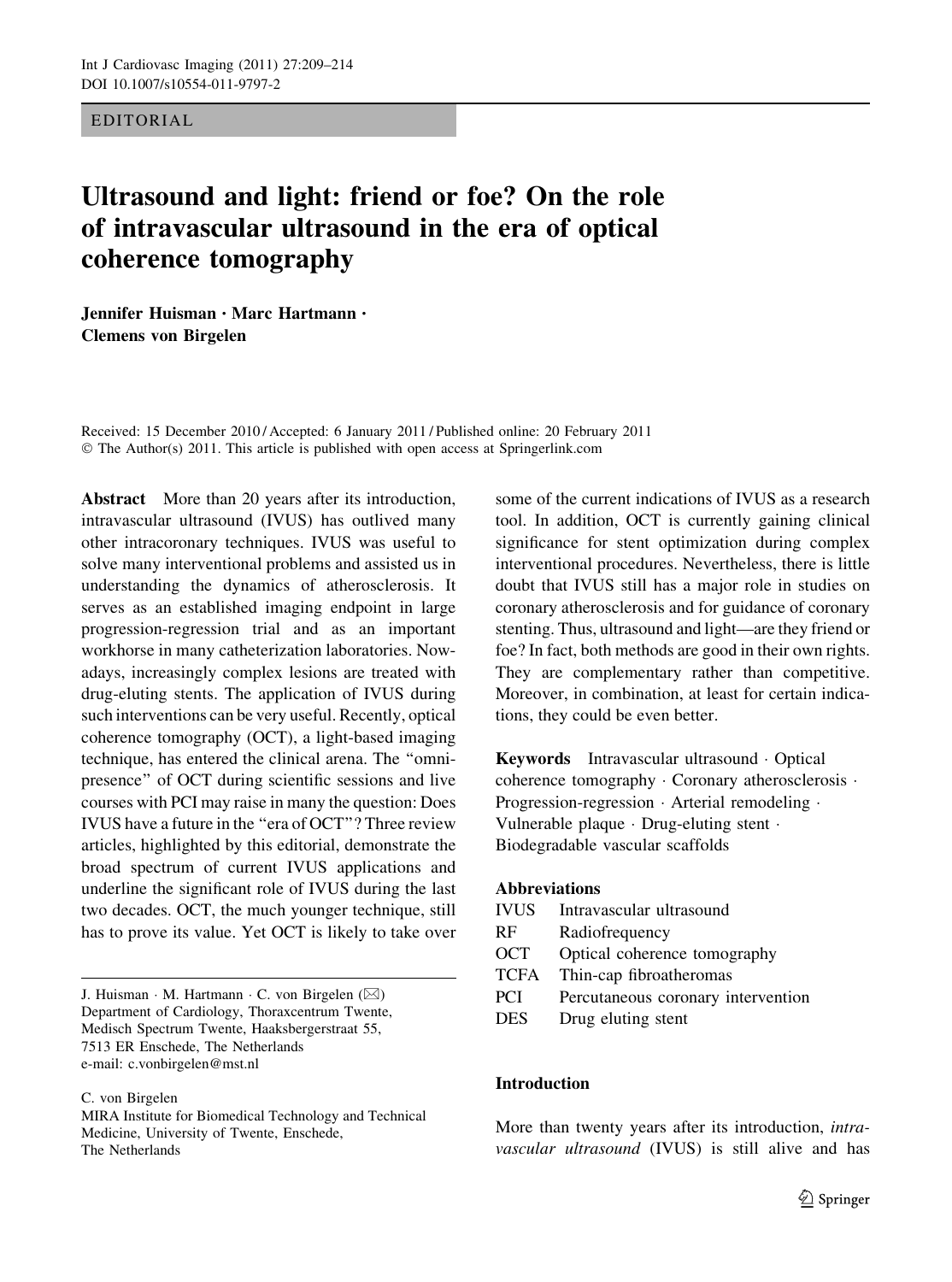outlived many other intracoronary techniques that have disappeared from the clinical arena. IVUS has been an ''eye-opener'' that has helped to solve many interventional problems and assisted us in understanding the dynamics of atherosclerosis, which involves the entire vascular wall during lesion development. IVUS not only serves as an established imaging endpoint in large progression-regression trials, but is also an important workhorse in many catheterization laboratories around the globe. Nowadays, increasingly complex lesions are treated with drug-eluting stents (DES), and the application of IVUS during such percutaneous coronary interventions (PCI) can be very useful. Recently, optical coherence tomography (OCT), a novel light-based invasive imaging technique, has entered the clinical arena. The ''omnipresence'' of OCT during scientific sessions, during live courses with PCI, and on the front pages of renowned cardiology journals may raise in many the question: Does IVUS—the established technique—have a future in the ''era of OCT''?

To answer this question and to fully understand the role of IVUS in the past and at present, it is worthwhile to make a brief step back in time. The introduction of gray-scale IVUS in the late 1980s, stimulated meticulous validation studies [\[1–5](#page-3-0)]. Further improvement in IVUS image quality and device miniaturization increased the safety and clinical applicability of this technique. The addition of the third dimension and the possibility to acquire images in an ECG-gated fashion permitted highly reproducible volumetric measurements of plaque and vessel dimensions [\[6–8](#page-3-0)]. Subsequently, the development of novel techniques for the analysis of IVUS radiofrequency data provided quantitative information on plaque composition [[9–](#page-3-0)[12\]](#page-4-0) that could not be obtained with conventional gray-scale IVUS [[13\]](#page-4-0). In the current issue of the journal, Garcia-Garcia et al. [[9\]](#page-3-0) present an interesting overview on the development of gray-scale IVUS and discuss technical similarities and differences between the radiofrequency-based IVUS imaging modalities.

In fact, IVUS allowed for the first time a direct visualization of ''the enemy'' in vivo by depicting the burden of atherosclerotic changes in the coronary vessel wall. The hypothesis of arterial remodeling, which introduced by Glagov et al. [[14\]](#page-4-0) based on their work in vitro, was proven and extended by IVUS research in vivo [[15–18\]](#page-4-0). IVUS demonstrated positive vessel remodeling to be an important feature of both vulnerable and ruptured coronary plaques [\[16](#page-4-0)]. Serial examination of the coronary vessel dimensions with IVUS permitted the assessment of true vascular remodeling in vivo [[15](#page-4-0), [17](#page-4-0)]. In these serial studies, a broad spectrum of remodeling behavior was demonstrated; in particular, lumen size of mildly diseased left main coronary arteries depended more on the direction of vessel remodeling than on plaque growth [\[15](#page-4-0), [17\]](#page-4-0). Such insight into the dynamic nature of coronary remodeling has had an impact on how interventional cardiologists estimate true vessel size in the context of coronary stenting [\[19](#page-4-0), [20](#page-4-0)].

In addition, IVUS was instrumental in the understanding of the dynamic nature of atherosclerosis progression-regression [[18,](#page-4-0) [21–24\]](#page-4-0). For the first time, serial IVUS demonstrated in vivo the direct relation between serum cholesterol and the progression of plaque size [[22\]](#page-4-0). Subsequently, large-scale multicenter trials with serial IVUS confirmed the aforementioned observations, and demonstrated the ability of statins to stop disease progression and to induce plaque regression at high doses [\[18](#page-4-0), [21](#page-4-0)]. Serial IVUS studies provide established surrogate endpoints; this allows the testing of novel drugs with smaller study sample sizes and shorter study durations, which is likely to expedite the process of drug development and testing [[21\]](#page-4-0). Moreover, there is evidence that coronary plaque progression as assessed with serial IVUS is linked with adverse cardiovascular events [\[23](#page-4-0), [24\]](#page-4-0). In the current issue of the journal, Gogas et al. [[18\]](#page-4-0) shed light on various aspects of coronary remodeling and progression-regression studies with IVUS.

As briefly mentioned above, radiofrequency-based (RF) IVUS techniques were developed to characterize and quantify coronary plaque composition [[9–](#page-3-0)[12](#page-4-0)]. Both technical details and current insights from RF-IVUS studies are highlighted in the two review articles by Gracia-Garcia et al. and Gogas et al. [\[9](#page-3-0), [18](#page-4-0)]. For instance, RF-IVUS derived thin-caped fibroatheromas (TCFA) are thought to be IVUSequivalents of vulnerable plaques based on histopathological criteria [[18\]](#page-4-0). Observations from the PROS-PECT study showed a significant association between non-culprit RF-IVUS derived TCFA, assessed at a single point in time, and future coronary event risk [\[25](#page-4-0)]. But in fact there is only limited knowledge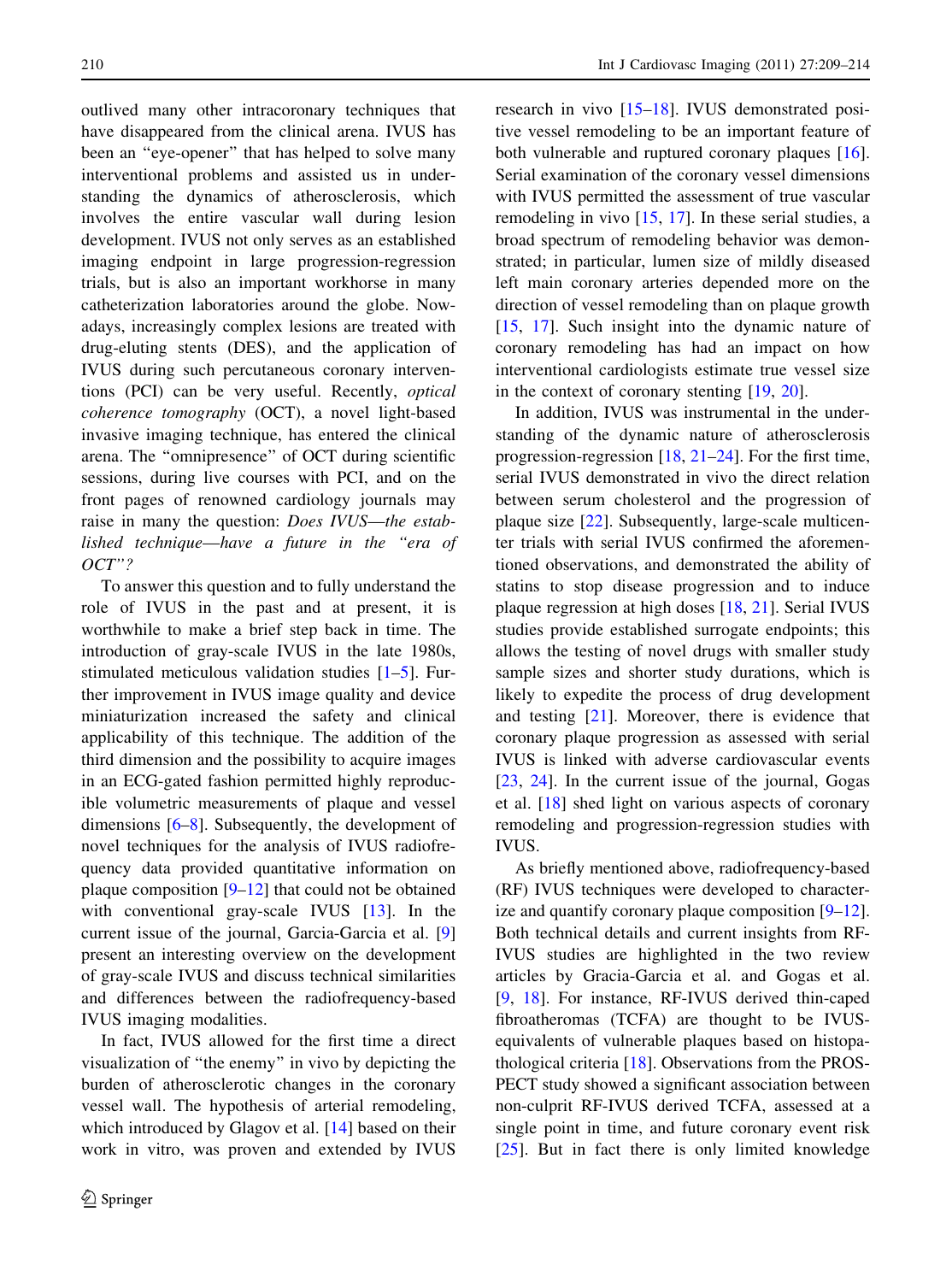about the fate of RF-IVUS derived TCFA, and therefore, the treatment of non-obstructive lesions with RF-IVUS derived features of plaque vulnerability is still unclear. Recently, a serial study by Kubo et al. [\[26](#page-4-0)] suggested quite dynamic changes in RF-IVUS derived plaque phenotypes, which questions the value of single-point observations of plaque phenotypes. On the other hand, volumetric assessment of necrotic core volume is highly reproducible and its reduction may reflect plaque stabilization, making this parameter an interesting target for pharmacological intervention trials [\[27](#page-4-0)].

OCT—the ''new kid on the block''—provides coronary imaging in vivo with a high near field resolution, which results in a superior lumen border detection compared to IVUS. However, OCT has a limited penetration depth, which is an evident shortcoming for the assessment of total vessel size and vascular remodeling, and implies the inferiority of OCT in progression-regression trials compared to IVUS. Yet in the context of vulnerable plaque detection, only OCT is able to depict and measure fibrous caps; this may help to identify plaques prone to rupture [\[28](#page-4-0), [29](#page-4-0)]. On the other hand, the relatively user-friendly RF-IVUS analysis method provides quantification of different plaque components (e.g. necrotic core volume) which are displayed in simplified color-coded images. The interpretation of the ''pseudo-microscopic'' OCT images is more difficult; moreover, the discrimination between lipidic and calcified plaque components can be quite challenging as both can have low image intensities [\[29](#page-4-0)]. Considering the advantages and limitations of IVUS and OCT for the assessment of vulnerable plaques, the combined use of RF-IVUS and OCT may improve its detection as recently suggested [\[28](#page-4-0), [29](#page-4-0)].

Also in target lesions of percutaneous coronary interventions (PCI), careful assessment of plaque composition may be useful, as a large necrotic core recently predicted cardiac marker release after stenting—most likely due to microembolization and/ or induction of a no-reflow phenomenon [[30\]](#page-4-0). For that reason, IVUS assessment before PCI may have the potential to identify lesions at risk of complications and may help to tailor interventional procedures (e.g. use of embolic protection devices and/or direct stenting) [[29,](#page-4-0) [31\]](#page-5-0).

Conventional grayscale IVUS has already proven its particular value in the early 1990s. It demonstrated to the interventional community the shortcomings of that time and was instrumental in developing the concept of optimizing stent expansion by use of balloon catheters with a larger size and higher inflation pressures [\[32](#page-5-0)]. In fact, IVUS guidance helped to improve the acute procedural result which greatly prevented (sub)acute stent thrombosis—the main problem in the early days of bare metal stenting [\[32](#page-5-0), [33](#page-5-0)]. While various studies suggested that the use of IVUS can result in larger stent dimensions, less restenosis, and reduced need for repeat revascularization procedures, the results of various randomized multicenter studies were not unequivocal with regards to the routine use of IVUS guidance [\[34](#page-5-0), [35](#page-5-0)]. Nevertheless, many experts agree that IVUS guidance can be very useful during stenting of bifurcations, left main stems, long lesions, small vessels, and in diabetics [\[20](#page-4-0)]. Moreover, the forwardlooking IVUS catheter, which is currently under clinical evaluation, may facilitate the recanalization of chronic total occlusions of coronary arteries. In addition, IVUS can be extremely helpful in the prevention, detection, and management of various complications such as spiral dissections or stentrelated problems.

The introduction of drug-eluting stents (DES) during the first decade of this century virtually abolished the need for repeat PCI to treat instent restenosis. The enthusiasm associated with the early DES results let us believe that IVUS optimization of stenting became much less important [[36\]](#page-5-0). Then, the observation of late and very late stent thromboses in DES represented a ''wake-up call'' to carefully study the mechanisms involved. Therefore, various IVUS studies were performed and suggested that, besides other factors, DES underexpansion may be particularly important [[37–39](#page-5-0)]. IVUS insights into the failure of DES as well as other stent-related issues are discussed in a review by Brugaletta et al. [[40\]](#page-5-0) in the present issue of the journal. IVUS guidance of DES implantation was recently shown to reduce late stent thrombosis and other major adverse cardiac events as well as the need for repeat revascularization [\[41](#page-5-0)].

New intracoronary devices, such as bioresorbable vascular scaffolds (BVS), are made of non-metallic materials that are classified by RF-IVUS as being "calcified and necrotic tissue"  $[42, 43]$  $[42, 43]$  $[42, 43]$  $[42, 43]$  $[42, 43]$ . Although this classification is obviously incorrect (RF-IVUS is not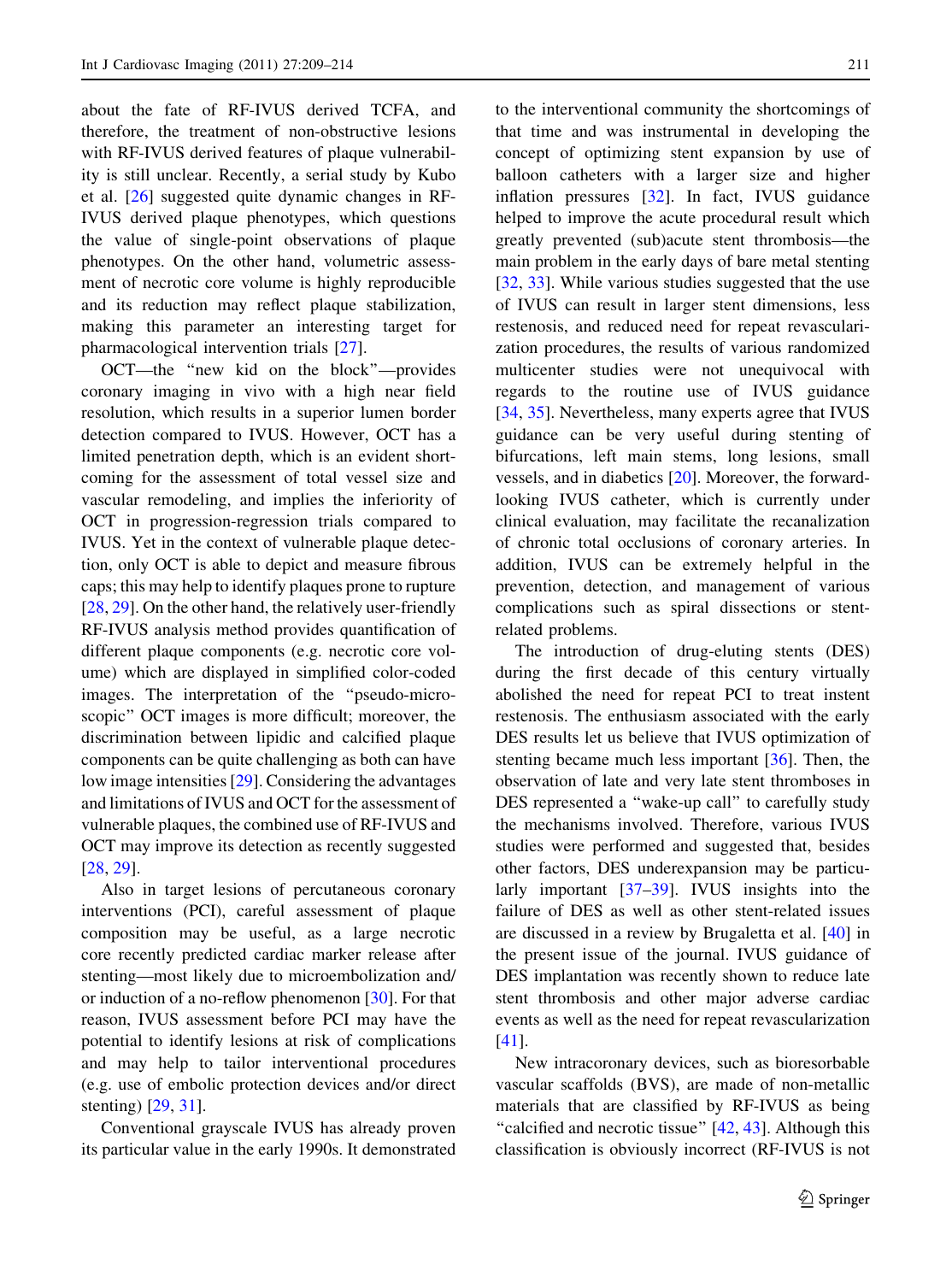<span id="page-3-0"></span>validated for characterization of such material), this technique may help to track the process of bioresorption and integration of biodegradable stent material into the vessel wall [\[42–46\]](#page-5-0). Recent data suggest that after bioresorption the ''normal'' structures of the arterial wall may be partially restored [\[42](#page-5-0)]. In the current issue of the journal, Brugaletta et al. [[40\]](#page-5-0) present an interesting overview of the IVUS guidance of DES and BVS implantation.

Compared to IVUS, the high-resolution technique OCT provides more detailed information on stent struts and their interaction with the vessel wall. OCT permits, for instance, a more accurate assessment of stent strut apposition to the vessel wall and allows the identification of even very thin neointimal layers during follow-up of DES [\[47](#page-5-0), [48\]](#page-5-0). In addition, as previously discussed, OCT may complement RF-IVUS when identifying vulnerable high-risk lesions before stent implantation [[29\]](#page-4-0). In fact, OCT may also be an interesting tool to study various mechanistical concepts in the clinical setting—concepts that can otherwise only be examined with bench-top research such as micro-computed tomography [[49\]](#page-5-0). Guidance of coronary stenting with OCT has recently been shown to be feasible and safe [\[46](#page-5-0)].

However, OCT also has some shortcomings in this particular setting, such as (1) limited assessment of true vessel size, (2) suboptimal clearance of blood by flushing large proximal coronary segments, and (3) lack of computerized plaque tissue detection [\[47](#page-5-0), [48\]](#page-5-0). Moreover, while we (greatly) know how to interpret IVUS, the enormous amount of detail depicted by OCT requires considerable effort before we will be able to make full use of all the information provided by OCT.

The three review articles, highlighted by this editorial comment, demonstrate the broad spectrum of current IVUS applications and underline the significant role of IVUS during the last two decades. OCT is a much younger technique which still has to prove its value. Yet OCT is likely to take over some of the current indications of IVUS as a research tool. In addition, OCT is currently gaining clinical significance in the field of stent optimization during complex PCI procedures. Nevertheless, there is little doubt that IVUS still has a major role in studies on progression-regression and composition of atherosclerotic plaques as well as for guidance of coronary stenting.

Thus, ultrasound and light—are they friend or foe? In fact, both methods are good in their own rights. They are complementary rather than competitive. Moreover, in combination, at least for certain indications, they could be even better.

## Conflict of interest None.

Open Access This article is distributed under the terms of the Creative Commons Attribution Noncommercial License which permits any noncommercial use, distribution, and reproduction in any medium, provided the original author(s) and source are credited.

#### References

- 1. Linker DT, Yock PG, Grønningsaether A, Johansen E, Angelsen BA (1989) Analysis of backscattered ultrasound from normal and diseased arterial wall. Int J Card Imag 4:177–185
- 2. Potkin BN, Bartorelli AL, Gessert JM, Neville RF, Almagor Y, Roberts WC, Leon MB (1990) Coronary artery imaging with intravascular high-frequency ultrasound. Circulation 81:1575–1585
- 3. Mallery JA, Tobis JM, Griffith J, Gessert J, McRae M, Moussabeck O, Bessen M, Moriuchi M, Henry WL (1990) Assessment of normal and atherosclerotic arterial wall thickness with an intravascular ultrasound imaging catheter. Am Heart J 119:1392–1400
- 4. Ge J, Erbel R, Görge G, Gerber T, Brennecke R, Seidel I, Reichert T, Meyer J (1992) Intravascular ultrasound imaging of arterial wall architecture. Echocardiography 9:475–483
- 5. Di Mario C, The SH, Madretsma S, van Suylen RJ, Wilson RA, Bom N, Serruys PW, Gussenhoven EJ, Roelandt JR (1992) Detection and characterization of vascular lesions by intravascular ultrasound: an in vitro study correlated with histology. J Am Soc Echocardiogr 5:135–146
- 6. Bruining N, von Birgelen C, de Feyter PJ, Ligthart J, Li W, Serruys PW, Roelandt JR (1998) ECG-gated versus nongated three-dimensional intracoronary ultrasound analysis: implications for volumetric measurements. Cathet Cardiovasc Diagn 43:254–260
- 7. von Birgelen C, de Vrey EA, Mintz GS, Nicosia A, Bruining N, Li W, Slager CJ, Roelandt JR, Serruys PW, de Feyter PJ (1997) ECG-gated three-dimensional intravascular ultrasound: feasibility and reproducibility of the automated analysis of coronary lumen and atherosclerotic plaque dimensions in humans. Circulation 96:2944–2952
- 8. von Birgelen C, Slager CJ, Di Mario C, de Feyter PJ, Serruys PW (1995) Volumetric intracoronary ultrasound: a new maximum confidence approach for the quantitative assessment of progression-regression of atherosclerosis? Atherosclerosis 118(suppl):S103–S13
- 9. Garcìa-Garcìa HM, Gogas BD, Serruys PW, Bruining N (2011) IVUS- based imaging modalities for tissue characterization: similarities and differences. Int J Cardiovasc Imag (in press)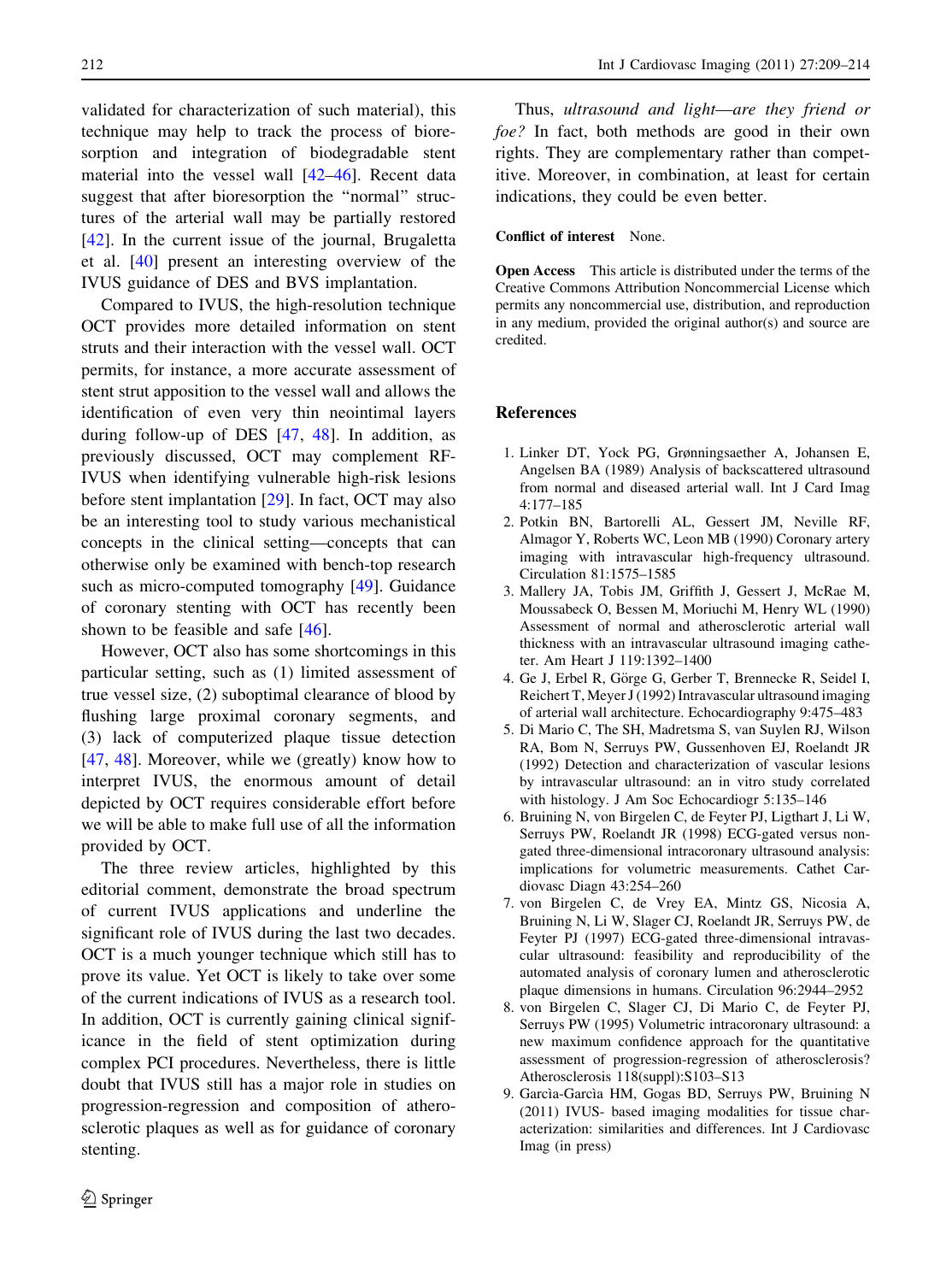- <span id="page-4-0"></span>10. Hartmann M, Mattern ES, Huisman J, van Houwelingen GK, de Man FH, Stoel MG, Danse PW, Louwerenburg HW, von Birgelen C (2009) Reproducibility of volumetric intravascular ultrasound radiofrequency-based analysis of coronary plaque composition in vivo. Int J Cardiovasc Imag 25:13–23
- 11. Huisman J, Hartmann M, Mattern ES, Mintz GS, Basalus MW, van Houwelingen GK, Verhorst PM, von Birgelen C (2010) Impact of analyzing less image frames per segment for radiofrequency-based volumetric intravascular ultrasound measurements in mild-to-moderate coronary atherosclerosis. Int J Cardiovasc Imag 26: 487–497
- 12. Huisman J, Egede R, Rdzanek A, Böse D, Erbel R, Kochman J, Jensen LO, van de Palen J, Hartmann M, Mintz GS, von Birgelen C (2010) Between-centre reproducibility of volumetric intravascular ultrasound radiofrequency-based analyses in mild-to-moderate coronary atherosclerosis: an international multicentre study. Euro-Intervention 5:925–931
- 13. Hiro T, Leung CY, De Guzman S, Caiozzo VJ, Farvid AR, Karimi H, Helfant RH, Tobis JM (1997) Are soft echoes really soft? Intravascular ultrasound assessment of mechanical properties in human atherosclerotic tissue. Am Heart J 133:1–7
- 14. Glagov S, Weisenberg E, Zarins CK, Stankunavicius R, Kolettis GJ (1987) Compensatory enlargement of human atherosclerotic coronary arteries. N Engl J Med 316: 1371–1375
- 15. von Birgelen C, Hartmann M, Mintz GS, Böse D, Eggebrecht H, Neumann T, Gössl M, Wieneke H, Schmermund A, Stoel MG, Verhorst PM, Erbel R (2006) Remodeling index compared to actual vascular remodeling in atherosclerotic left main coronary arteries as assessed with long-term ( $\geq$ or = 12 months) serial intravascular ultrasound. J Am Coll Cardiol 47:1363–1368
- 16. von Birgelen C, Klinkhart W, Mintz GS, Papatheodorou A, Herrmann J, Baumgart D, Haude M, Wieneke H, Ge J, Erbel R (2001) Plaque distribution and vascular remodeling of ruptured and nonruptured coronary plaques in the same vessel: an ultrasound study in vivo. J Am Coll Cardiol 37:1864–1870
- 17. Berry C, Noble S, Ibrahim R, Grégoire J, Levesque S, L'allier PL, Tardif JC (2010) Remodeling is a more important determinant of lumen size than atheroma burden in left main coronary artery disease. Am Heart J 160: 188–194.e1
- 18. Gogas BD, Farooq V, Serruys PW, Garcia-Garcia HM (2011) Assessment of coronary atherosclerosis by IVUS and IVUS-based imaging modalities: progression and regression studies, tissue composition and beyond. Int J Cardiovasc Imag (in press)
- 19. von Birgelen C, Gil R, Ruygrok P, Prati F, Di Mario C, van der Giessen WJ, de Feyter PJ, Serruys PW (1996) Optimized expansion of the Wallstent compared with the Palmaz-Schatz stent: on-line observations with two- and three-dimensional intracoronary ultrasound after angiographic guidance. Am Heart J 131:1067–1075
- 20. Mintz GS, Painter JA, Pichard AD, Kent KM, Satler LF, Popma JJ, Chuang YC, Bucher TA, Sokolowicz LE, Leon MB (1995) Atherosclerosis in angiographically ''normal''

coronary artery reference segments: an intravascular ultrasound study with clinical correlations. J Am Coll Cardiol 25:1479–1485

- 21. Böse D, von Birgelen C, Erbel R (2007) Intravascular ultrasound for the evaluation of therapies targeting coronary atherosclerosis. J Am Coll Cardiol 49:925–932
- 22. von Birgelen C, Hartmann M, Mintz GS, Baumgart D, Schmermund A, Erbel R (2003) Relation between progression and regression of atherosclerotic left main coronary artery disease and serum cholesterol levels as assessed with serial long-term ( $>$  or  $= 12$  months) follow-up intravascular ultrasound. Circulation 108:2757–2762
- 23. von Birgelen C, Hartmann M, Mintz GS, van Houwelingen KG, Deppermann N, Schmermund A, Böse D, Eggebrecht H, Neumann T, Gössl M, Wieneke H, Erbel R (2004) Relationship between cardiovascular risk as predicted by established risk scores versus plaque progression as measured by serial intravascular ultrasound in left main coronary arteries. Circulation 110:1579–1585
- 24. Nicholls SJ, Hsu A, Wolski K, Hu B, Bayturan O, Lavoie A, Uno K, Tuzcu EM, Nissen SE (2010) Intravascular ultrasound-derived measures of coronary atherosclerotic plaque burden and clinical outcome. J Am Coll Cardiol 55:2399–2407
- 25. Stone GW (2009) Prospect trial: a natural history study of atherosclerosis using multimodality intracoronary imaging to prospectively identify vulnerable plaque. TCT: Late-Breaking Clinical Trial 24-09-2009
- 26. Kubo T, Maehara A, Mintz GS, Doi H, Tsujita K, Choi SY, Katoh O, Nasu K, Koenig A, Pieper M, Rogers JH, Wijns W, Böse D, Margolis MP, Moses JW, Stone GW, Leon MB (2010) The dynamic nature of coronary artery lesion morphology assessed by serial virtual histology intravascular ultrasound tissue characterization. J Am Coll Cardiol 55:1590–1597
- 27. Serruys PW, García-García HM, Buszman P, Erne P, Verheye S, Aschermann M, Duckers H, Bleie O, Dudek D, Bøtker HE, von Birgelen C, D'Amico D, Hutchinson T, Zambanini A, Mastik F, van Es GA, van der Steen AF, Vince DG, Ganz P, Hamm CW, Wijns W, Zalewski A (2008) Integrated biomarker and imaging study-2 investigators. Effects of the direct lipoprotein-associated phospholipase A(2) inhibitor darapladib on human coronary atherosclerotic plaque. Circulation 118:1172–1182
- 28. Goderie TP, van Soest G, Garcia-Garcia HM, Gonzalo N, Koljenovic´ S, van Leenders GJ, Mastik F, Regar E, Oosterhuis JW, Serruys PW, van der Steen AF (2010) Combined optical coherence tomography and intravascular ultrasound radio frequency data analysis for plaque characterization. Classification accuracy of human coronary plaques in vitro. Int J Cardiovasc Imag 26:843–850
- 29. Sawada T, Shite J, Garcia-Garcia HM, Shinke T, Watanabe S, Otake H, Matsumoto D, Tanino Y, Ogasawara D, Kawamori H, Kato H, Miyoshi N, Yokoyama M, Serruys PW, Hirata K (2008) Feasibility of combined use of intravascular ultrasound radiofrequency data analysis and optical coherence tomography for detecting thin-cap fibroatheroma. Eur Heart J 29:1136–1146
- 30. Böse D, von Birgelen C, Zhou XY, Schmermund A, Philipp S, Sack S, Konorza T, Möhlenkamp S, Leineweber K, Kleinbongard P, Wijns W, Heusch G, Erbel R (2008) Impact